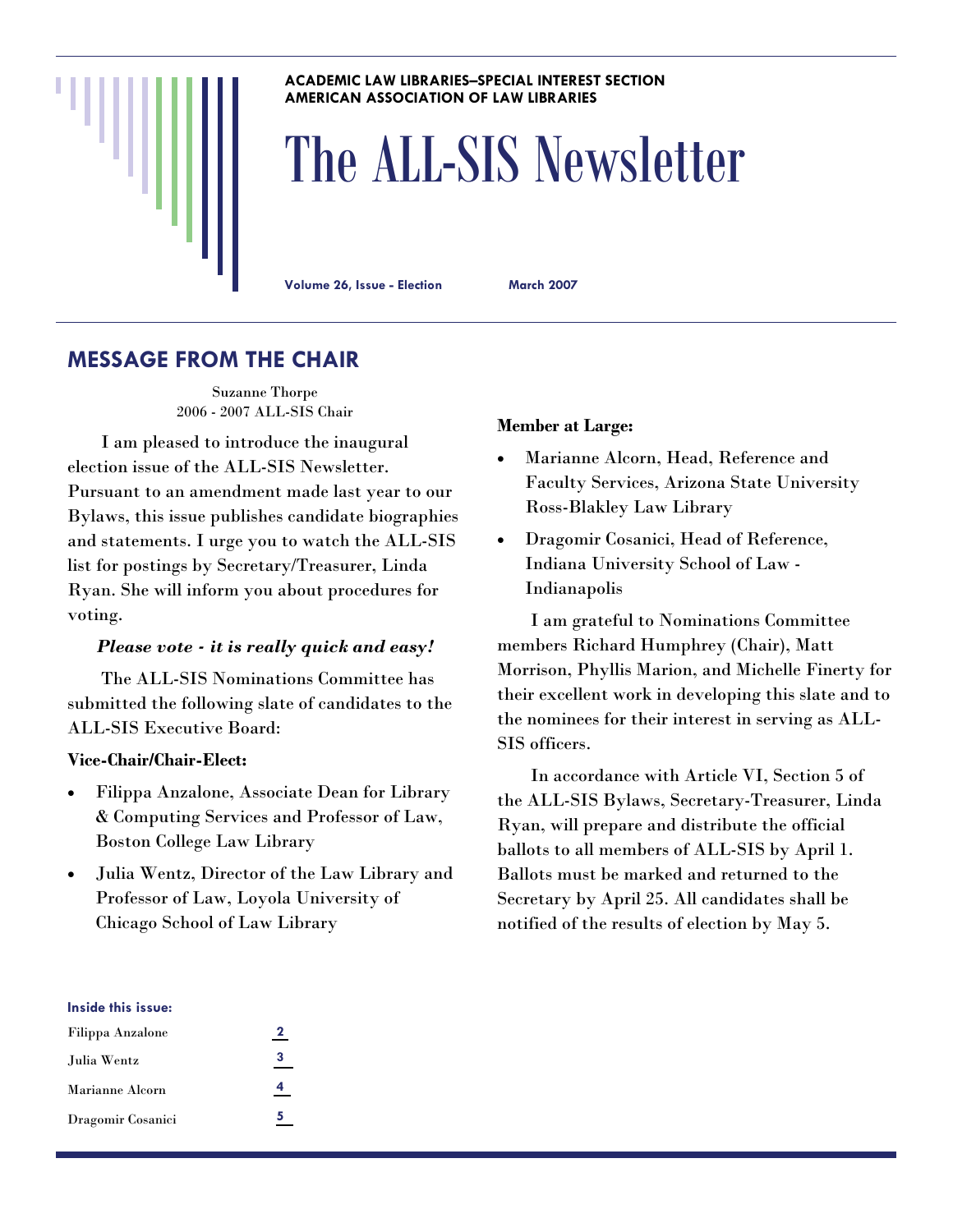# **Filippa Marullo Anzalone Vice-Chair/Chair-Elect Candidate**

#### <span id="page-1-0"></span>**Biography**



Filippa Marullo Anzalone has served as Professor of Law and Associate Dean for Library and Computing Services at Boston College Law School since August 2002. Professor Anzalone currently teaches Advanced Legal Research; she has plans

to teach Art Law in Fall 2008. Legal education, higher education management, and law library leadership are of particular interest to her.

 Before joining Boston College Law School, Filippa Marullo Anzalone was at Northeastern University School of Law School for almost eleven years. When she left Northeastern University School of Law School Library, Filippa was Professor of Law and Director of Information and Research Services. Professor Anzalone had served as Acting Dean of the Northeastern University Libraries for the 2000/2001 academic year.

 Prior to entering academic law librarianship, Filippa Marullo Anzalone was director of the law library at the Boston law firm of Bingham, Dana and Gould (now Bingham McCutcheon). She has also worked as a research librarian at Dike, Bronstein, Roberts, Cushman & Pfund, as a public library administrator at the Cambridge Public Library, and as the head children's librarian in the Medford Public Library. Before her real career in libraries, Professor Anzalone spent time working summers in the Medford Public Library during her undergraduate years. Her other jobs have included working as a counter girl in an Italian bakery, as a nursing home aide, and as a babysitter. Her favorite job (pre-library) was without a doubt, working in the Cara Dona Bakery.

 Professor Anzalone has published many articles, book chapters, book reviews and opinion pieces. She is active in the both the Law School and University communities. Most recently, she has served on the Boston College Law School Appointments Committee and Publications Committee. She chaired Boston College's Academic Technology Forum and been a member of the University's Academic Technology Advisory Board. She is past-chair of the AALS Section on Libraries and a member of the AALS Committee on Libraries and Technology. Professor Anzalone has served as a panelist and chaired several programs at recent AALL and AALS conferences and she has participated in numerous ABA and NEASC site evaluations of law schools. She has served as a consultant to a number of law school libraries and she has lectured both in the United States and abroad on leadership and management issues.

 Professor Anzalone received an A.B. from Smith College in 1975, a M.S.L.S. from Simmons College Graduate School of Library Science in 1977, and a J.D. from Suffolk University Law School in 1985. She lives in Medford with her husband, Antonio, and her two daughters, Patricia and Lucia.

#### **Personal Statement**

 I am honored to have been nominated to serve on the ALL-SIS board. If elected (or not), I would like to work with ALL-SIS members on what Linda Ryan has identified as "the marginalization of the academic law library."

 We need to make sure that this Section does everything that it possibly can to help law schools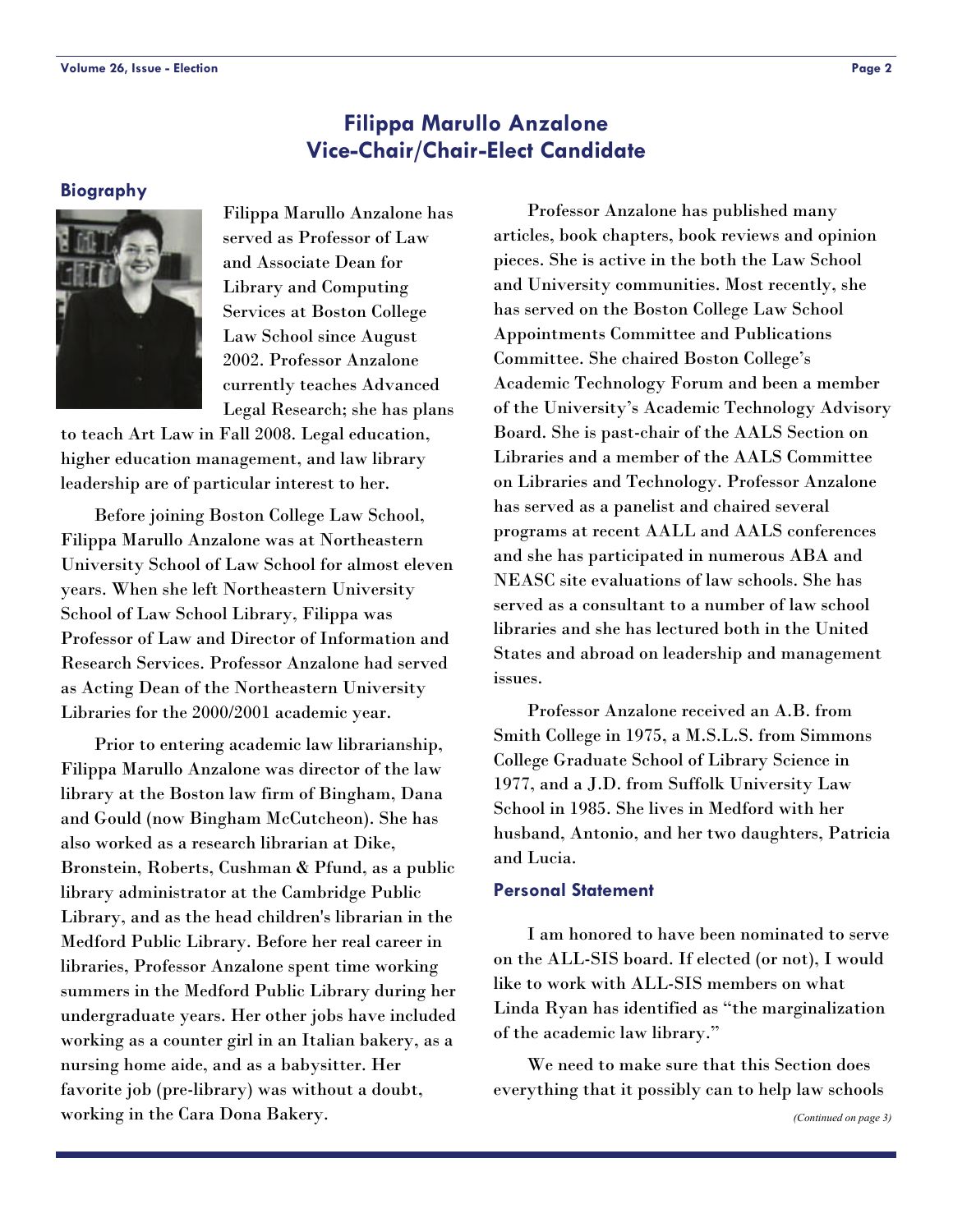# **Julia Wentz Vice-Chair/Chair-Elect Candidate**

#### <span id="page-2-0"></span>**Biography**



Julia Wentz is Professor of Law and Director of the Law Library at Loyola University Chicago. Prior to joining Loyola, she held academic law library positions at William Mitchell College of Law, the University of Minnesota, and

Marquette University. She practiced law for several years in the health care field, and started her library career in the public schools. She completed her BS degree at Iowa State University and her JD, MA in Library Science and MA in Hospital and Health Administration at the University of Iowa.

 Professor Wentz has taught courses in First Year Legal Research, Advanced Legal Research and European Union Legal Research. She has served the Loyola Law School as a member of the Curriculum Committee and the Space Planning Committee. She chaired the law school's response to the university's pandemic response planning initiative.

# **Anzalone, Cont'd**

understand that short-sighted changes, such as the weakening of law libraries, will ultimately harm our universities and law schools.

 As law librarians, we are stewards of an integral piece of our educational institutions. Training and fostering tomorrow's leaders and educating those who will follow in our footsteps is an essential part of our legacy as academic law librarians. I will work collaboratively and I will work hard if you select me as your next ALL-SIS chair-elect.

 Professionally, Ms. Wentz has been a member of AALL, MALL, LLAW, and CALL as well as ALA, serving on various committees in each, and on the Board of Directors of CALL. She currently serves as chair of the AJCU Law Library Directors and a member of the AALS Section on Libraries Executive Board.

#### **Personal Statement**

 ALL-SIS plays a crucial role within AALL. As academic law librarians we work to support the research and teaching needs of our faculties, and to prepare out students to become efficient and effective practitioners. We're teachers and planners and organizers and technology experts. ALL-SIS, through its committees, programs, publications and activities is the place where we can share ideas, teach each other, welcome new members of the profession and work together to ensure the future ability to meet the needs of our constituents.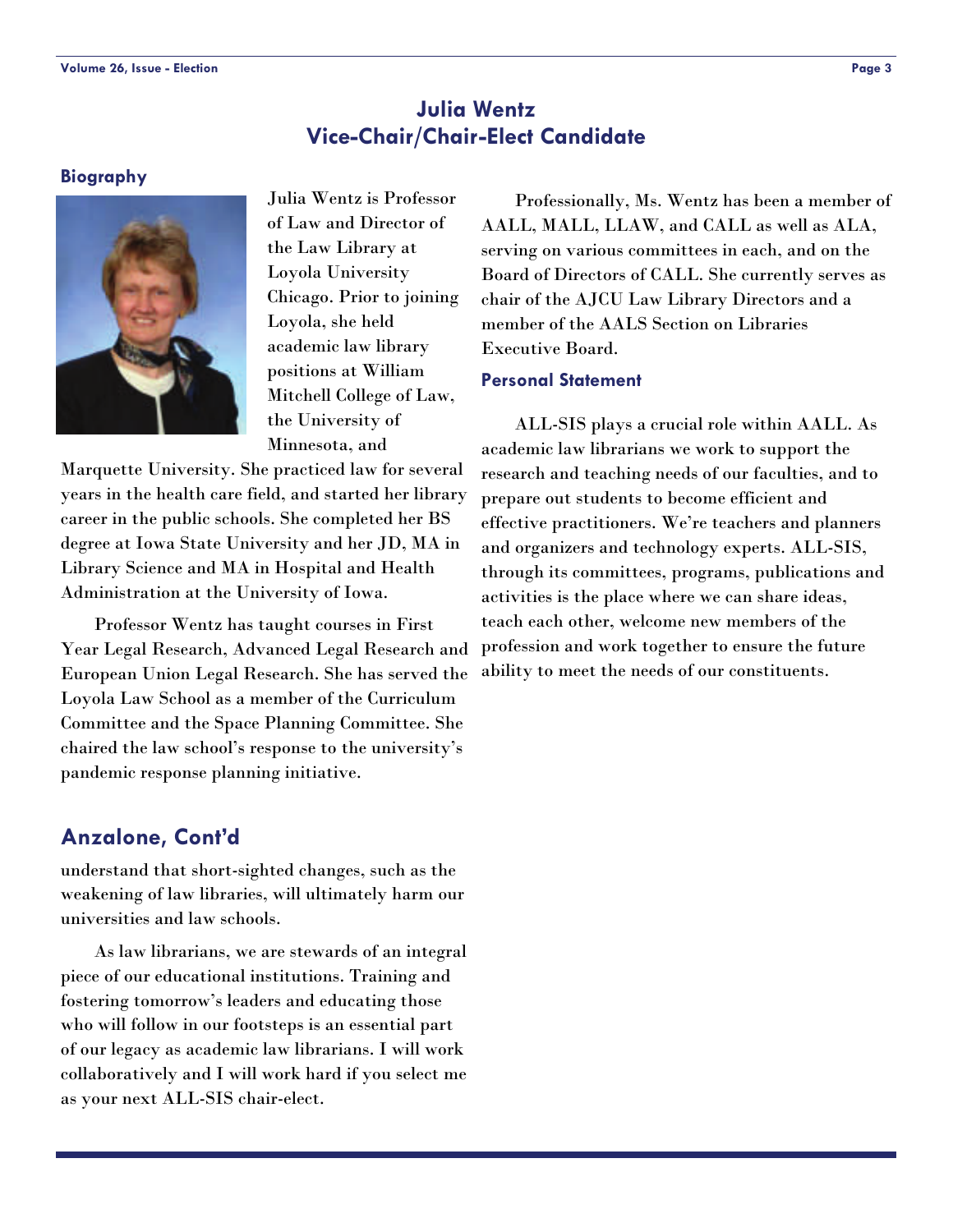# **Marianne Alcorn Member at Large Candidate**

#### <span id="page-3-0"></span>**Biography**



Marianne Alcorn is the Head of Reference and Faculty Services at the Ross-Blakley Law Library, Arizona State University, where she has been since 1981. Prior to that she was a Reference Librarian at the Marian

Gallagher Law Library at the University of Washington. Ms. Alcorn taught legal research in the Center for Executive Development, College of Business at Arizona State University for five years. Ms. Alcorn received her bachelor's degree from the University of Washington and her master's degree in library science from the University of Southern California.

 I have spent many of my years as a law librarian involved in my local chapter, AzALL, the Arizona Association of Law Libraries. I've been Chair of the Membership Committee 1983 - 1984, member of the Executive Board 1984 - 1985 and again 2002 - 2003, Chair of the Nominations, Awards & Grants committee 1995 - 1996 and again in 2004 - 2005 and 2005 - 2006, Chair of the Placement Committee in 1996 - 1997, Co-Chair of the Program Committee in 1998 - 1999, and President in 2001 - 2002. During that time I also authored an article for Legal Reference Services Quarterly comparing Pac Ten and Big Ten law libraries, and co-authored the Arizona legal research guide.

 With the advent of Tory Trotta as our director, I was able to become more active in AALL. For the Philadelphia annual meeting, I proposed a program for librarians about retirement, and that program tied for first in

attendance that year. I've been on the AALL Placement Committee and participated in the Legal History and Rare Books special interest section. When I heard there was to be a faculty services committee of ALL-SIS, I emailed so often that they finally put me on the committee.

#### **Personal Statement**

 The nominating call caught me off guard - I thought I'd been nominated to the "Above the Law" online Law Librarian Hotties Contest. After thirty years as a law librarian, this is a true honor.

 This past year Margaret Schilt of the University of Chicago and I have been co-chairs of the Faculty Services Committee of ALL-SIS. We had great participation in the listserv I planned with our committee and moderated, "Boundaries in Faculty Services" (there weren't many). As a member of the Executive Committee I'd like to encourage an increase in the use of these discussion forums. I'd like to bring my interest in comparing our services in academic law libraries, and sharing our ideas on improving them to the Executive Board. I will work on the executive board as an active participant, assist the Chair, and hopefully bring some new ideas. My mentor and first boss, Viola Bird, former Associate Director of the law library at the University of Washington, former president of AALL and its oldest member at 101, would say "If it needs to be done, just do it" and would start dusting shelves. That's my philosophy. Of course in the emails she and I still send, she will sometimes say, "Get back to work," and I agree with that too.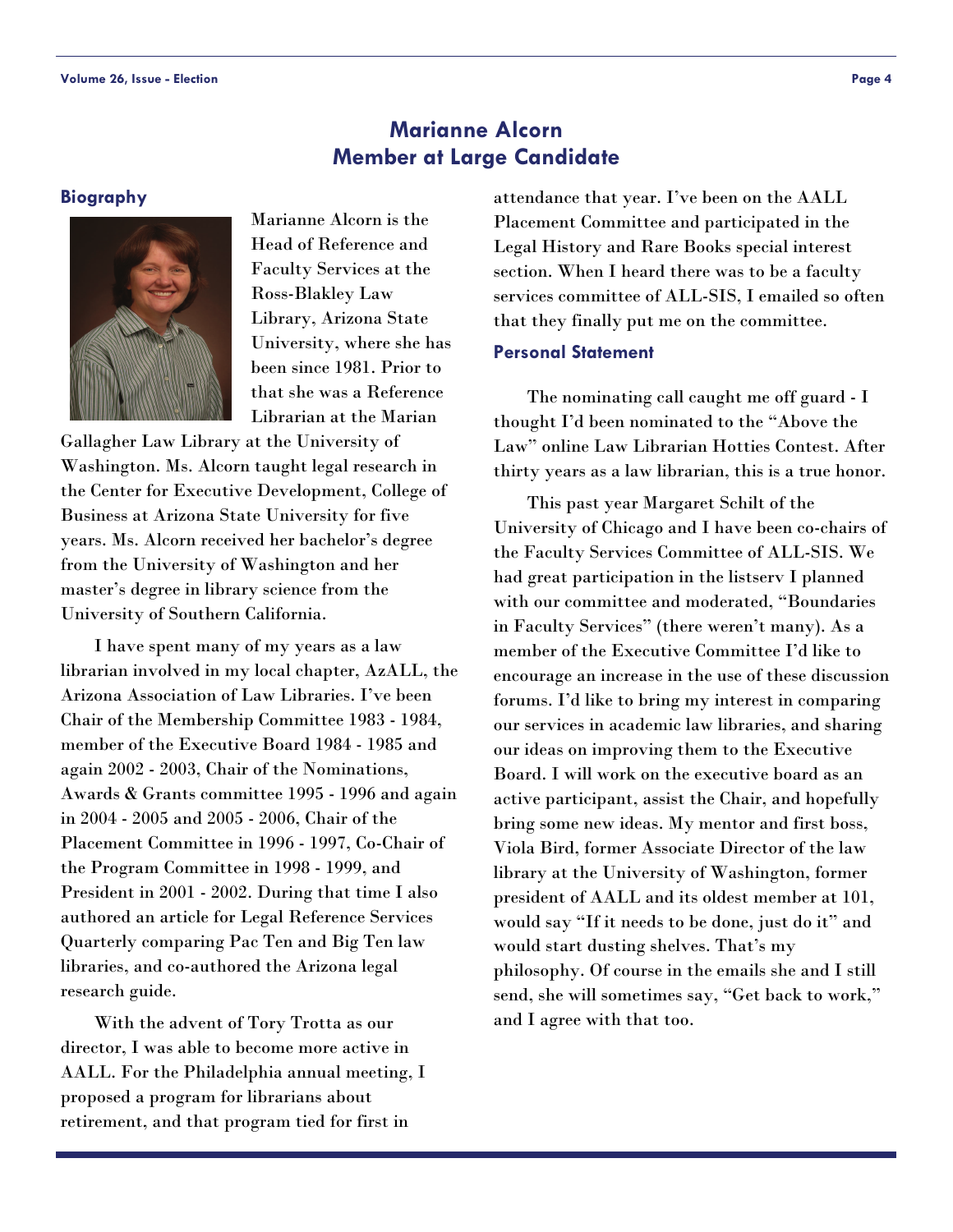# **Dragomir Cosanici Member at Large Candidate**

#### <span id="page-4-0"></span>**Biography**



Dragomir Cosanici is the Head of Information Services at the Ruth Lilly Law Library, Indiana University School of Law in Indianapolis. He holds degrees from Michigan State University (B.A. with honors), the University of Michigan (M.I.L.S.) and the

University of Kansas (J.D.). His work experience includes practicing law in the employment and labor areas, as well as working as a library law specialist for the State Library of Michigan. Dragomir has also worked as a reference law librarian for Hofstra University School of Law and the Michigan State University College of Law.

 Dragomir handles most of the foreign and international reference questions that come to the library via the reference desk or through its faculty liaison program. He's fluent in English, Serbo-Croatian, Romanian and has a good working knowledge of the Russian language. Dragomir also teaches U.S. legal research to LLM students enrolled at IU-Indianapolis, Advanced Legal Research as an on-line course, as well as first year law students in the JD program.

 His research interests are multiple. He studies the trends of court citations and writes about them. Dragomir enjoys the challenges of attracting new members to the filed of law librarianship. Many of his JD students have heard and experienced his enthusiasm for law librarianship.

#### **Statement**

 Throughout my membership in and service to ALL-SIS I found its effectiveness and responsiveness to member needs important. As a member at Large, I will strive to maintain and improve the high levels or effectiveness and responsiveness.

 The high qualities of ALL-SIS products such as the Legal Research Sourcebook, as well as the excellent exchanges of information and tips among librarians across the nation have come in very handy over the years. I have been impressed as a user with the collaboration, making these products and exchanges possible, and as a Member at Large I will continue to market and foster an environment conducive to further exchanges.

 It is also important to mention that as a Member at Large I would urge for more opportunities to improve legal literacy standards. Anyone who teaches Advanced Legal Research at the law school level knows the need for improvement in this area. Anyone who works with patrons walking off the street is aware of the needs to further educate. I would support further development of legal literacy standards by ALL-SIS.

 As a Member at Large, I would encourage ALL-SIS to attract more new members into the profession and provide them with meaningful connections to stay fresh, excited and satisfied with their careers as law librarians. I support our current efforts but would also encourage the creation of more literature and advertising in areas where there are dual degree programs available (JD and MILS).

 I am honored to be nominated for this position and welcome the opportunity to serve as a Member at Large.